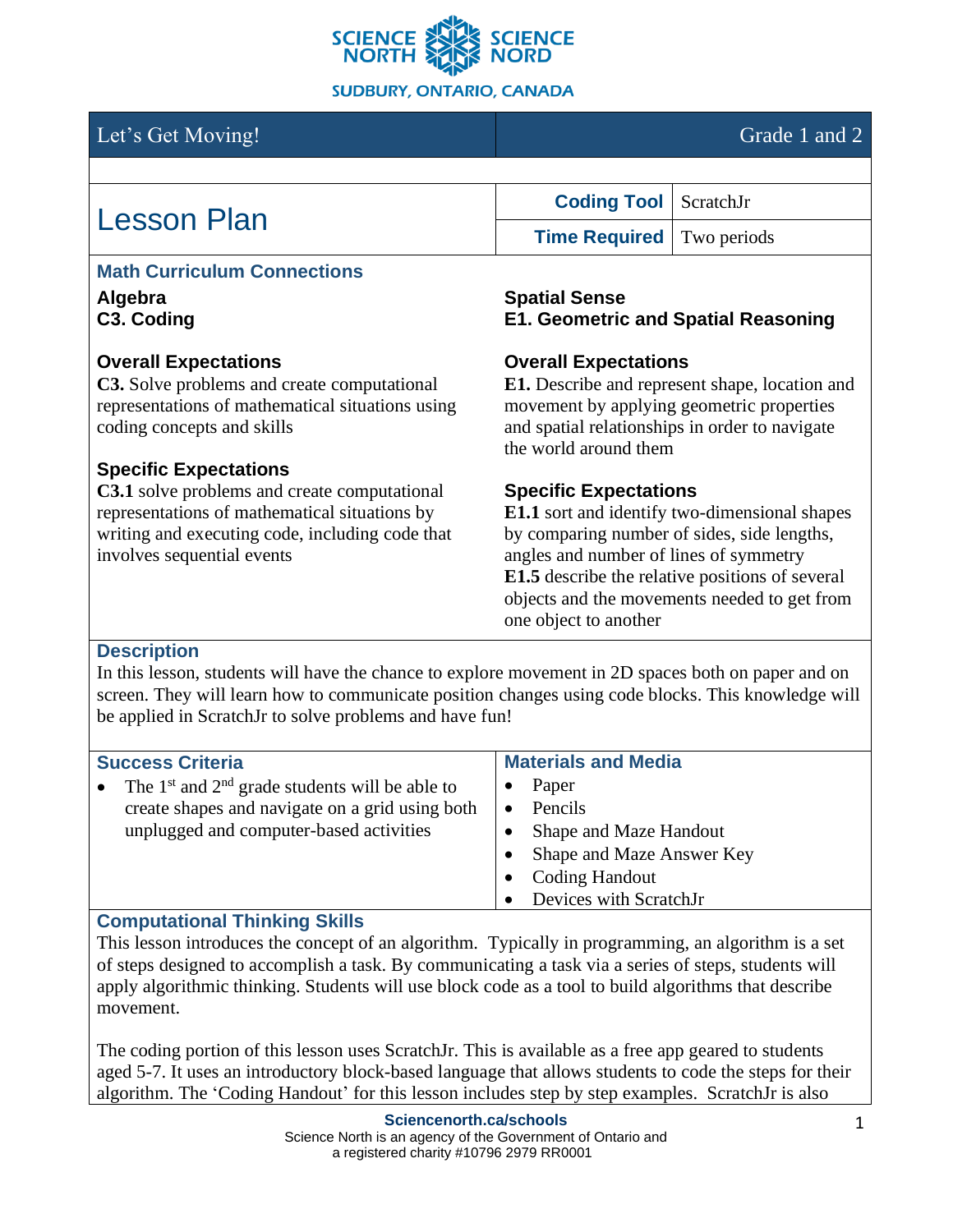

#### **SUDBURY, ONTARIO, CANADA**

available as a desktop version that teacher can use to project the program onto a smartboard. This can be found using this link:

<https://jfo8000.github.io/ScratchJr-Desktop/>

## **Introduction**

Giving and following directions and being able to interpret or visualize directions using tools like maps and grids are useful skills that we use every day. These skills are what allow us to travel to new places (e.g., following a route drawn on a map or following directions described by a GPS system), to communicate locations to others (e.g., giving a friend directions to visit your home or a favourite spot, using landmarks), and to find or replace objects in their proper location (e.g., "the cereal goes on the top shelf, next to the crackers). Understanding directions as they relate to location and movement improves our spatial awareness and allows us to better navigate the world around us.

When we give directions for moving from one location to another, we break those directions down into a set of instructions, or steps. In coding, these instructions are called an algorithm. These instructions should consider direction (e.g., forward, backward, left, right), distance (e.g., steps or centimetres), and any obstacles that might be on the path of movement. A person might be able to make a decision if it comes upon an obstacle, but a computer program can only do exactly what it has been instructed.

In this lesson, students will direct movement in several contexts, from following paths, to navigating mazes, to drawing geometric shapes on a grid. Students will learn how to direct movement, verbally and using coding algorithms, using specific step-by-step instructions.

## **Action**

## **Walk the robot**

When you're describing directions for movement, it's important to be as specific as possible. Humans can make decisions and interpret your directions, but as we'll see later when we code instructions, a robot or a computer will only do exactly what you tell it to do.

For this offline activity, students will practice breaking movements down into steps and communicating those steps to a partner.

One student can pretend to be a robot. The robot cannot make any decisions on its own about its movements. It can only follow instructions and must follow them exactly as given.

The other student will be the programmer, who creates the instructions (also known as an algorithm), that the robot student will follow. To best model coding, the programmer should write the code out in advance before their partner executes their program. Students can also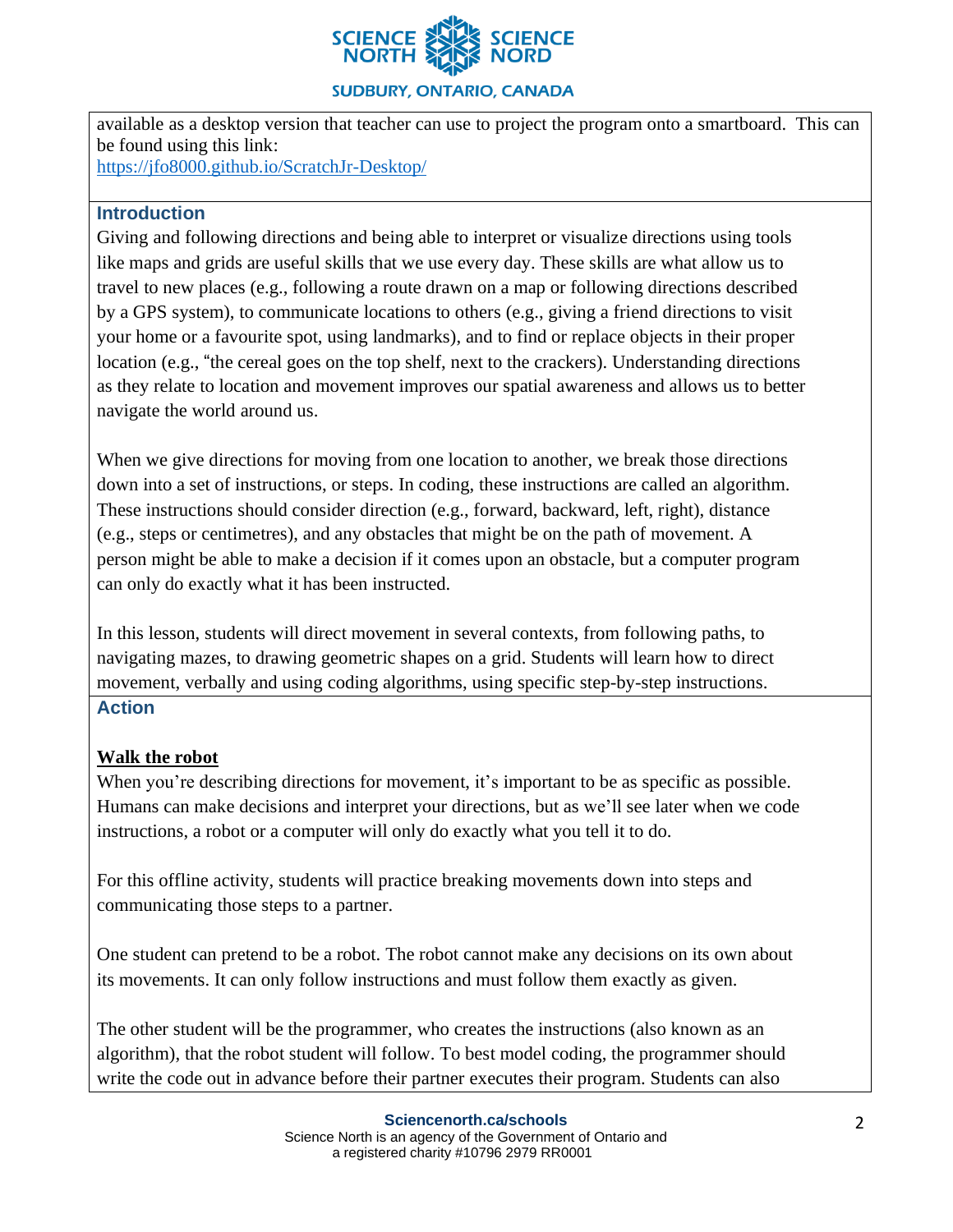

give these instructions using directional arrows and numbers, or they can give the instructions verbally.

Some activities that the programmer can code their robot to do include:

- For an in-class activity, the programmer can create a set of directions that will have their robot travel to an object placed in a specific location on the floor while avoiding obstacles, such as other students' desks and walls
- Alternatively, the programmer can create a set of directions that will have their robot trace a path that creates a geometric shape, like a square, a rectangle, or a triangle. This can be done by walking or by drawing it on grid paper.

Once the robot is executing the program, the programmer should refrain from making corrections or calling out additional verbal instructions, just as the robot should refrain from making movement choices that are outside of the programmer's instructions. An important part of this exercise is recognizing the importance of specificity and accuracy when communicating directions. So, if the algorithm is missing a step, or if the directions are inaccurate (e.g., the directions lead the robot into an obstacle like a wall, or they do not lead the robot to the established goal), this will require the coder to de-bug their program. This means they will find their mistake, fix it and try the program again by having their partner repeat the exercise with the revised algorithm.

For the first attempt, a simpler approach would be to have the programmer read one step of their instructions at a time and the robot will execute that step before moving on to the next instruction. As an extension, the programmer can create a new path, but this time they must read the complete code (all of the steps in order) aloud before the robot begins executing the instructions. If time allows, both partners should have the opportunity to try being the programmer and the robot.

## **Unplugged Activity**

The un-plugged activity will apply the concepts practiced during the Walk the Robot activity to a written format.

In the handout provided, students will use arrow blocks to create algorithms that communicate movement on a page. They will be tasked with creating an algorithm for two different shapes as well as navigating two mazes. The final task will allow students to follow given code to complete a maze.

Students will be using a grid where each movement code block indicates a step to the next square in the direction of the arrow. The students will also need to indicate how many steps(squares) in the given direction. Below is an example of the incomplete code. The start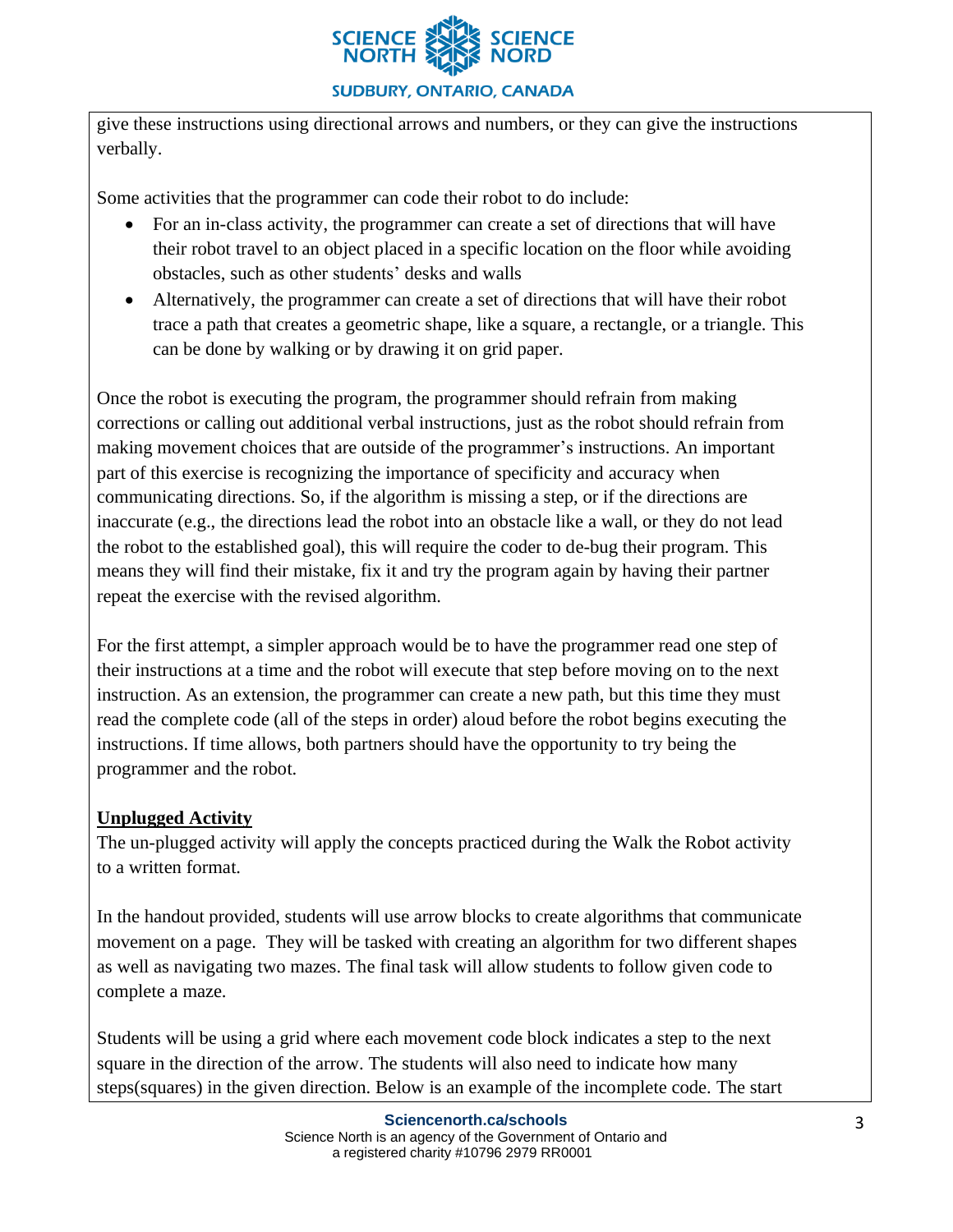

## **SUDBURY, ONTARIO, CANADA**

block indicates that the robot will move when the green flag is clicked. The robot needs to know when to start the movement. The next block will need a direction arrow as well as a number to say how many squares to move. The last red block indicates that the code is complete.



Below, we see a completed algorithm. For ease of completion, students can draw a simple directional arrow without the dashed lines.



There are five tasks that go with the *Shape and Maze Handout*. An answer key is also provided for the teachers.

## Task 1: Geometric shapes

For the first task, students will instruct the robot to walk along the largest square possible within the grid. The largest square possible will follow the perimeter of the grid.

## Task 2: Rectangle

For the second task, students will have them move the robot through a rectangle that is wider than it is tall. There can be many correct answers here. The number of squares for the width (left, right) must be greater than the number of squares for the height (up, down).

## Task 3-4: Mazes

The next two tasks within the handout have the students communicating steps using code blocks to navigate through the grids provided. Each grid will have a character to start as well as a goal to navigate to. Students may want to start by drawing the path on their papers and then determining which code blocks will communicate that path. There will be many possible paths. Students won't always need to use all the spaces given.

Encourage students to use the shortest path possible. Often, map algorithms will determine the shortest path to a given destination. There are also cases where we can change the search parameters to get alternate routes. For example, if we want to avoid traffic congestion or toll roads. If we change the rules of the algorithm, there is a chance we obtain a different result.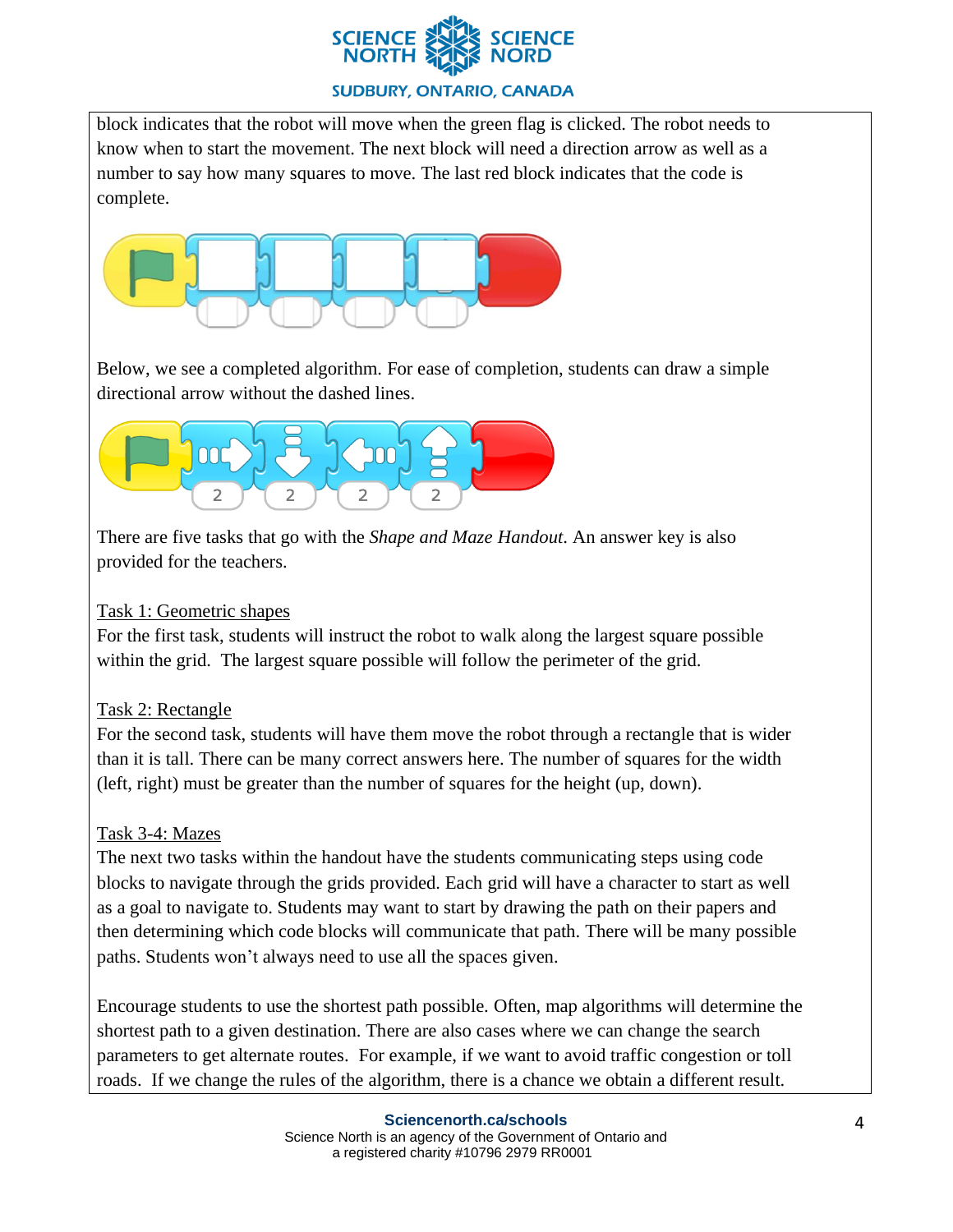

## Task 5: Treasure Hunt

In the fifth and final part of the handout, the students are given a grid and a completed algorithm. They will need to move through the given code in order to determine where to place the goal, an X to mark the spot.

## **Coding Math Activity**

In the culminating math activity, students will apply what they have learned to drag and drop code blocks within ScratchJr in order to write algorithms that describe movement.

Note that the C*oding Handout* illustrates step-by-step instructions for coding geometric shapes within the app.

After introducing ScratchJr and how the motion blocks work, students will have three tasks that build off the un-plugged activities. As there are three tasks, teachers can choose to do the different tasks either together using a smartboard, independently on iPads or a combination of the two depending on the comfort level of students. From our perspective, this activity is likely best done as a group, by projecting the desktop version of ScratchJr onto the smartboard and guiding the students, but feel free to adjust the activity based on the skill-level of your students.

## Task 1: Large Rectangle

The first task on Scratch-Jr will require students to move their sprite through the largest rectangle possible within the grid space of ScratchJr.

# Task 2: Large Square

Once students have made the largest rectangle they can, they will apply the knowledge from the first challenge to complete the code for the largest square possible on the project stage as well.

# Task 3: Visible Rectangle

Their final task will be to code the largest rectangle they can while keeping their sprite in full view throughout the movement. As students work through their tasks, have them test their code often and then show their work to gauge their learning.